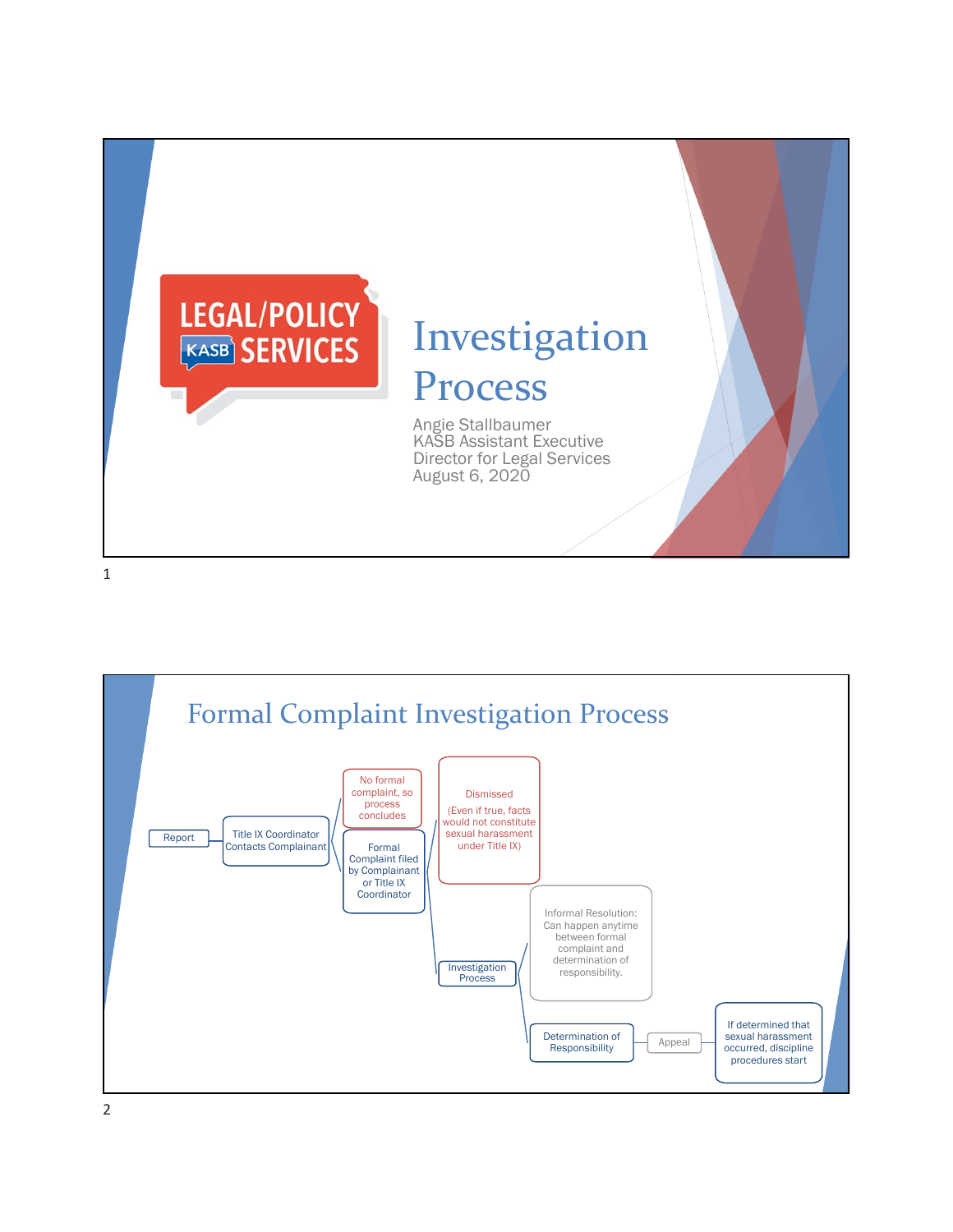



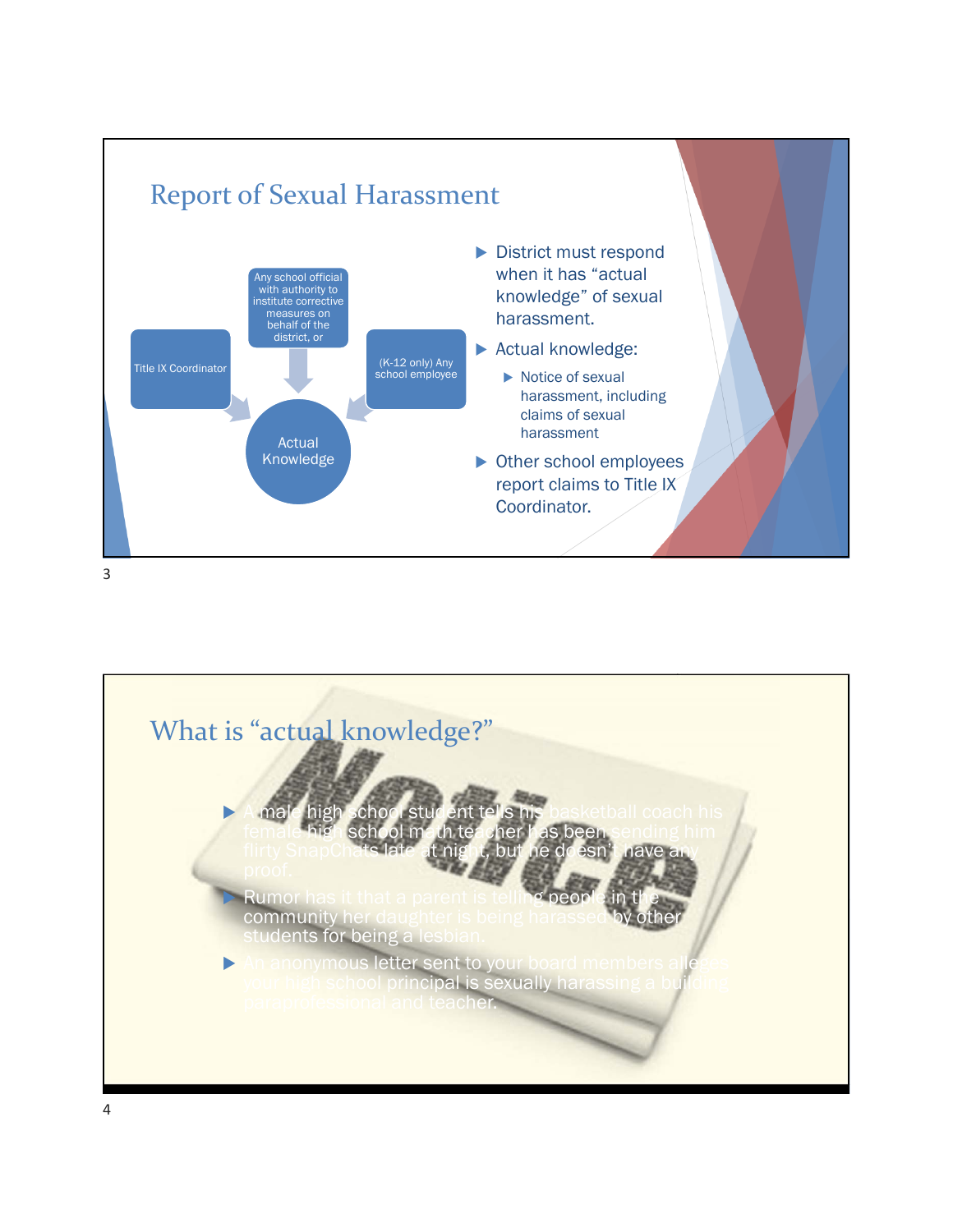

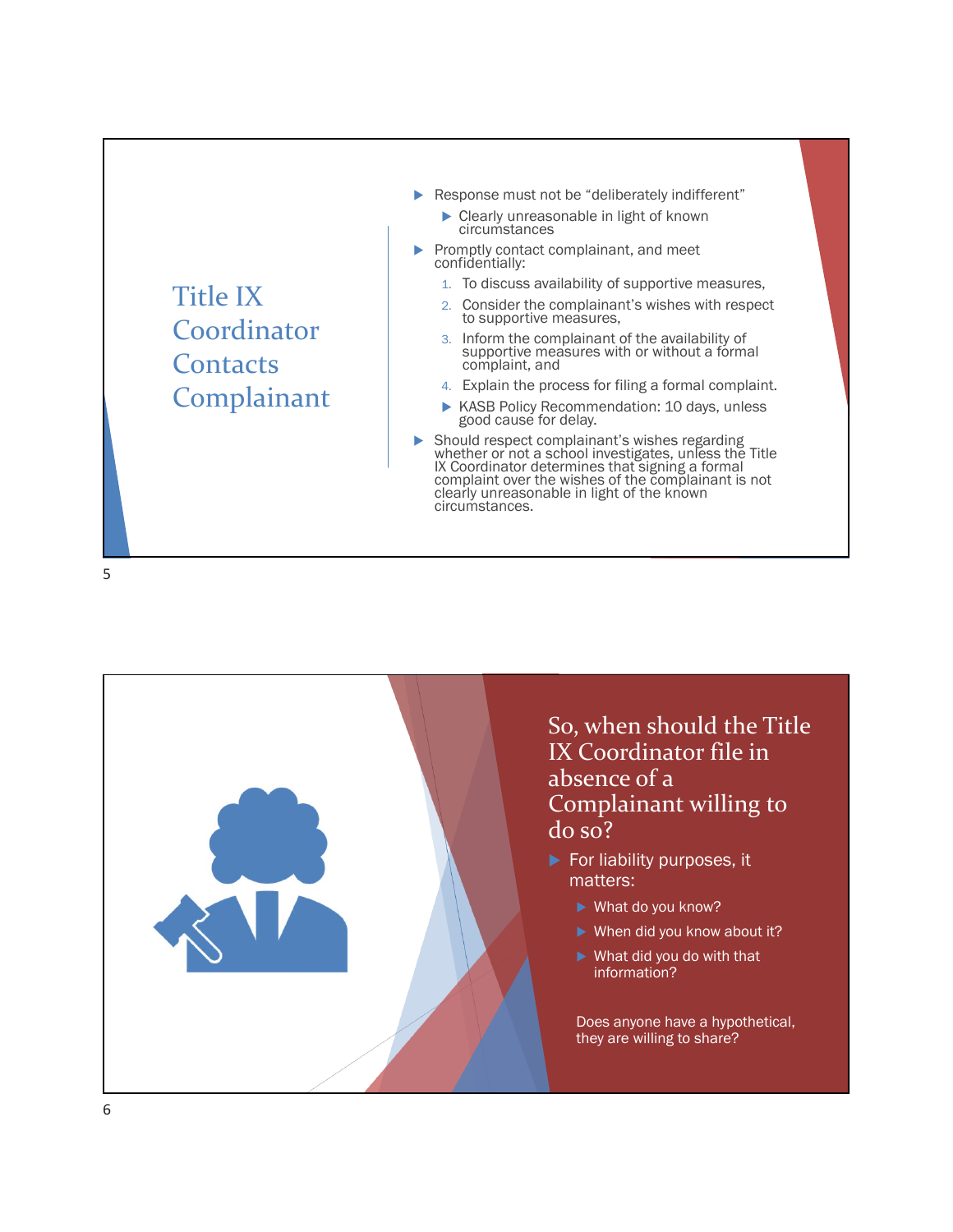

## What if there is no formal complaint?

- Supportive measures may be provided to both parties regardless
- ▶ Document what happened
- ▶ Close the file

N.  $\frac{1}{2}$ OMPLAIT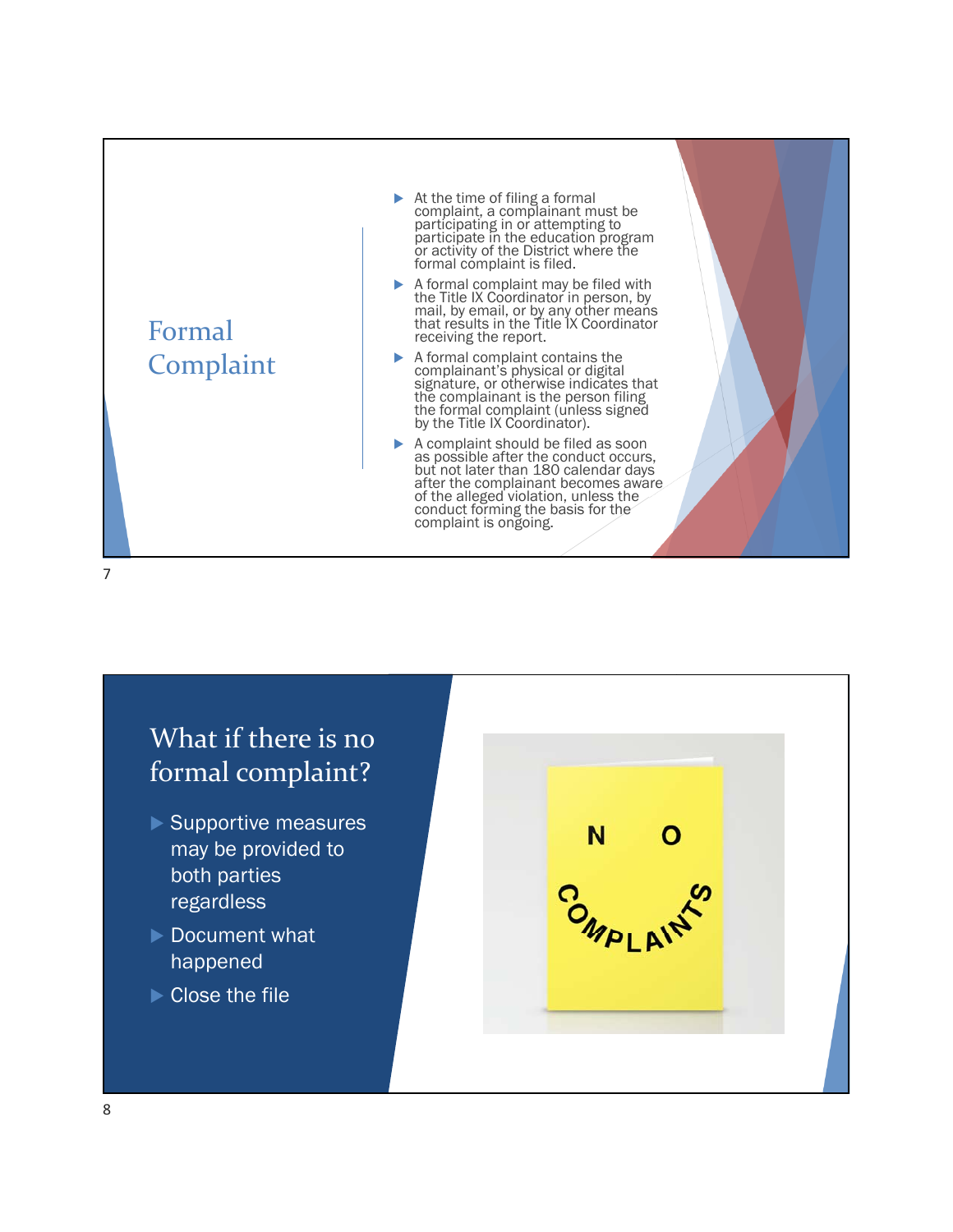

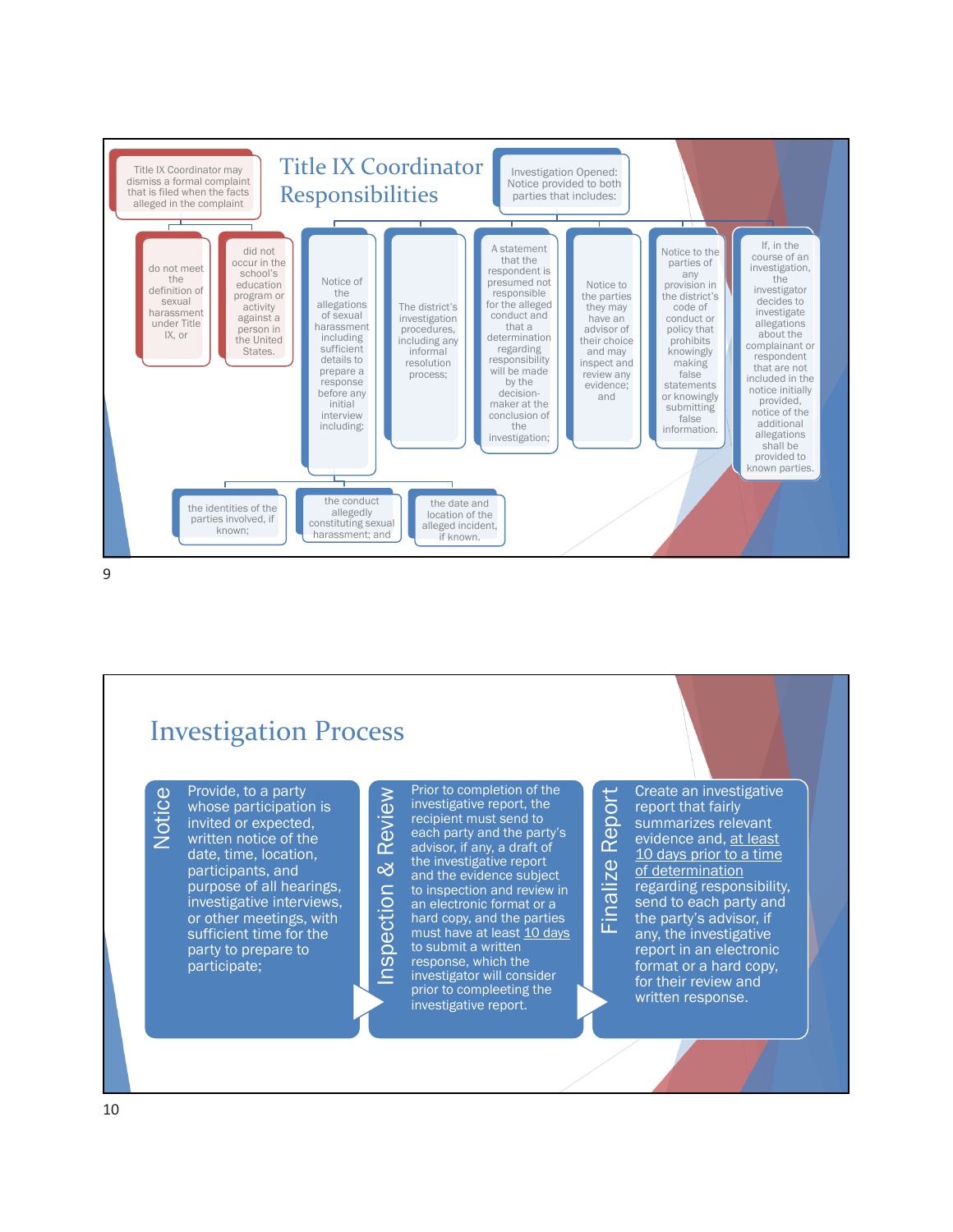

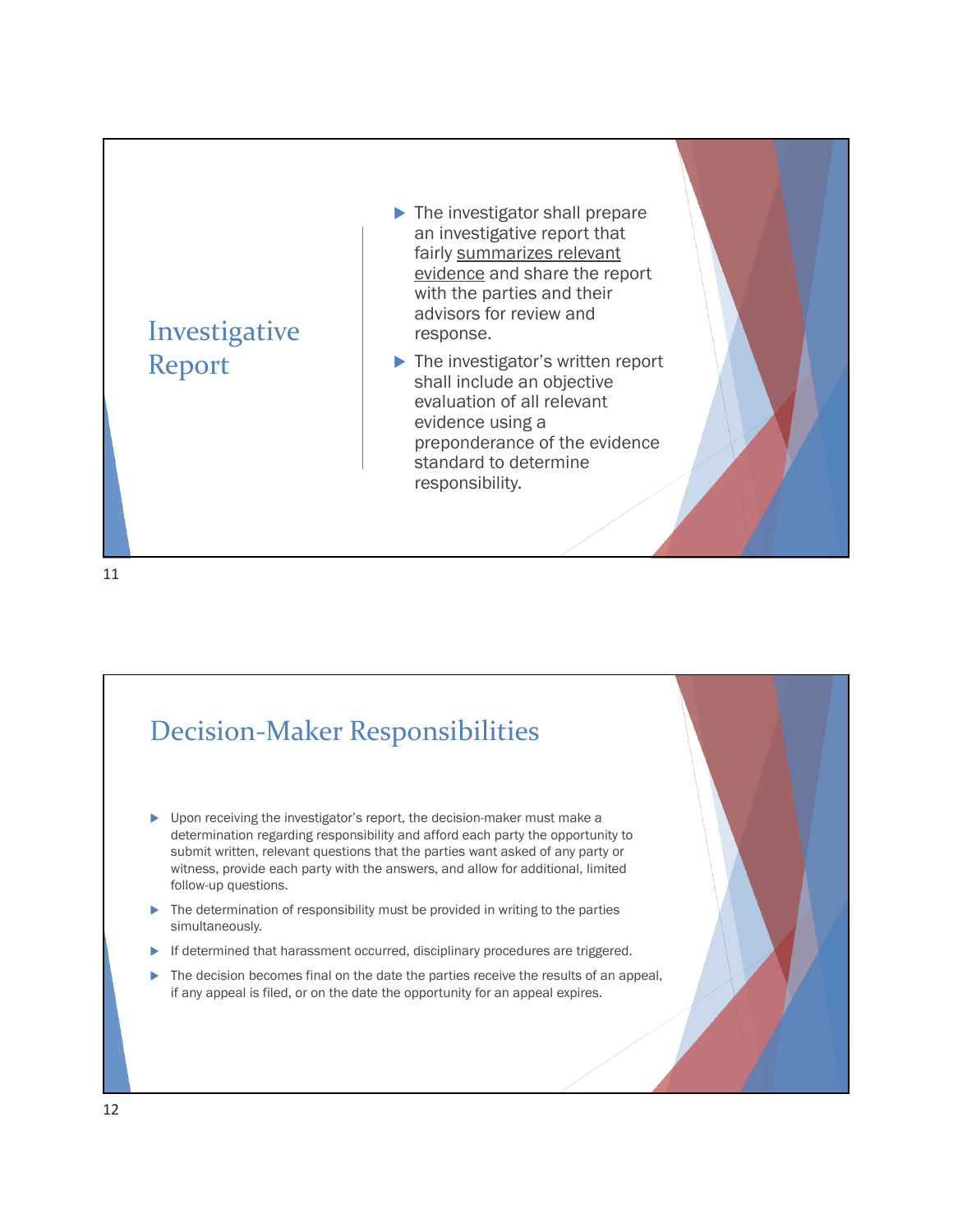## Informal Resolution Option



- $\blacktriangleright$  If an informal resolution is desired, the parties are to be provided written notice disclosing:
	- The allegations,
	- The requirements of the informal resolution process (including the circumstances under which it precludes the parties from resuming a formal complaint arising from the same allegations),
	- That at any time prior to agreeing on a resolution, any party has the right to withdraw from the informal resolution process and resume the grievance process with respect to the formal complaint, and
	- Any consequences resulting from participating in the informal resolution process, including any records that will be maintained or could be shared.

13

- I'm going to need some volunteers:
	- ▶ Title IX Coordinator
	- $\blacktriangleright$  Investigator
	- Decisionmaker
- ▶ The female manager for one of your junior high football team comes to the counselor (played by yours truly) and says that she needs to talk about something that's been going on between her and the head coach. More details to follow…
- ▶ Let's walk through the timeline together with help from the audience.

Pop Quiz: Let's put our new knowledge to work in a real‐ life scenario